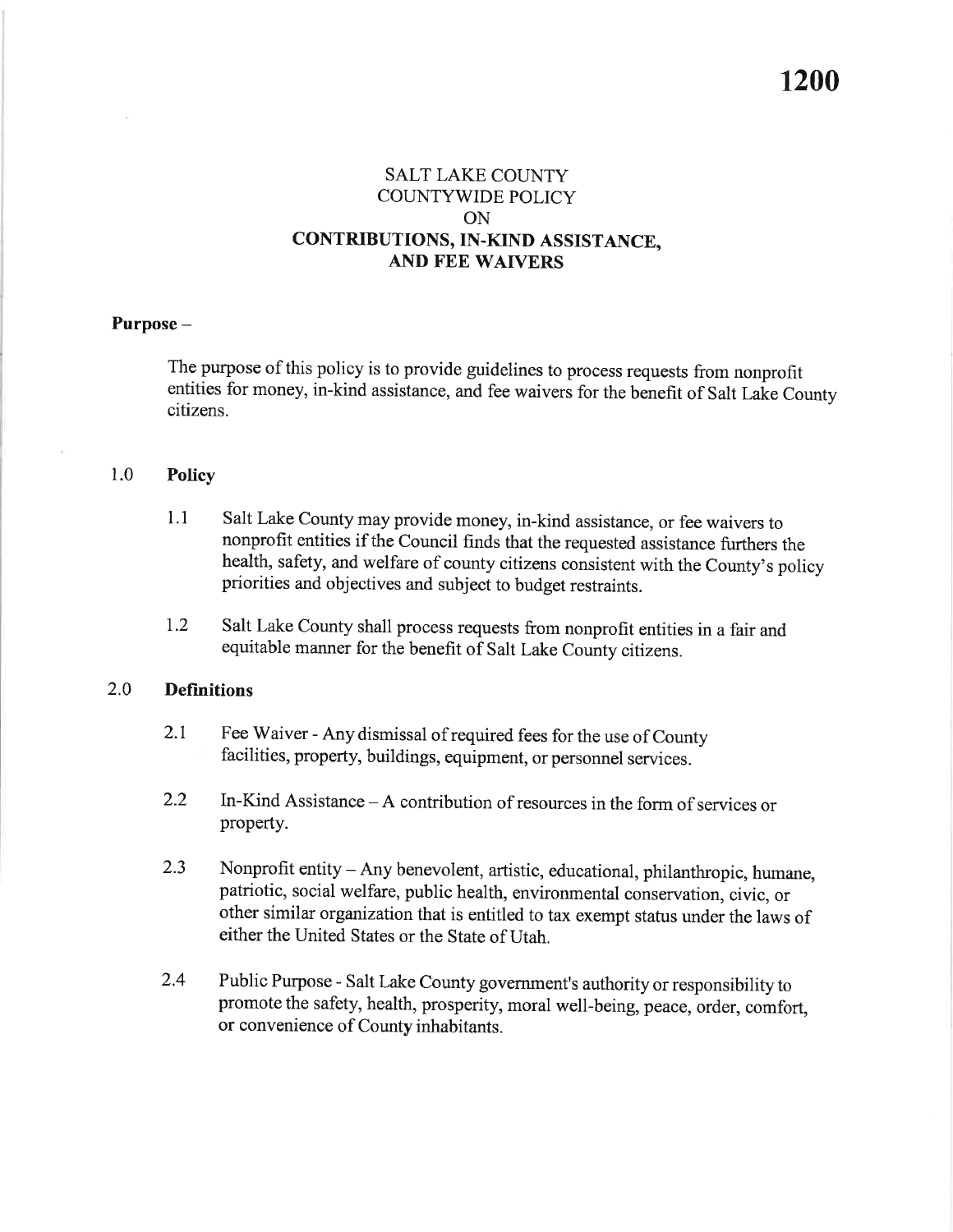#### $3.0$ **Procedures**

- $3.1$ A nonprofit entity may request money, in-kind assistance, or a fee waiver by submitting the appropriate application to the Salt Lake County Council or the Salt Lake County Mayor.
- $3.2$ An applicant shall set forth the public purpose for which the assistance is requested. The Council may not approve any request for money, in-kind assistance, or a fee waiver if the assistance will result in commercial gain to an organization or to an individual.
- $3.3$ The County Council and the County Mayor may set forth specific criteria for considering applications for money, in-kind assistance, or fee waivers.
- The Council and Mayor may respond to applications under this policy within  $3.4$ ninety days. If the Council or Mayor fails to respond to an application within ninety days, the application shall be deemed denied.
- The Council and Mayor may set forth internal policies, procedures, and practices  $3.5$ to process requests for assistance.
- Requests for money, in-kind assistance, or fee waivers submitted to the Mayor's 3.6 Office may be forwarded to the Council with the Mayor's recommendation.
- $3.7$ All requests for money, in-kind assistance, or fee waivers must be approved by the County Council prior to disbursement. The Council may not approve a request without making a finding that the money, in-kind assistance, or fee waiver will contribute to a public purpose.
- 3.8 All organizations receiving contributions of more than \$2,500 will be required to submit a "Disbursement of Funds Report" within six months of receipt of the contribution outlining what was accomplished with the funds. The report is to be submitted to the Council and Mayor and any failure to submit the report on a timely basis will subject the organization to potential legal action for recovery of the contributed amounts.

#### $4.0$ **Audit**

- $4.1$ The Council or Mayor may request that the Auditor perform a financial or performance audit on the use of any money, in-kind contribution, or fee waiver contributed under this policy. Any audits performed under this policy may occur within two years from the time the disbursement was made.
- $4.2$ An applicant shall agree to submit to an audit as described herein as a part of the application. An application for assistance may not be processed or considered for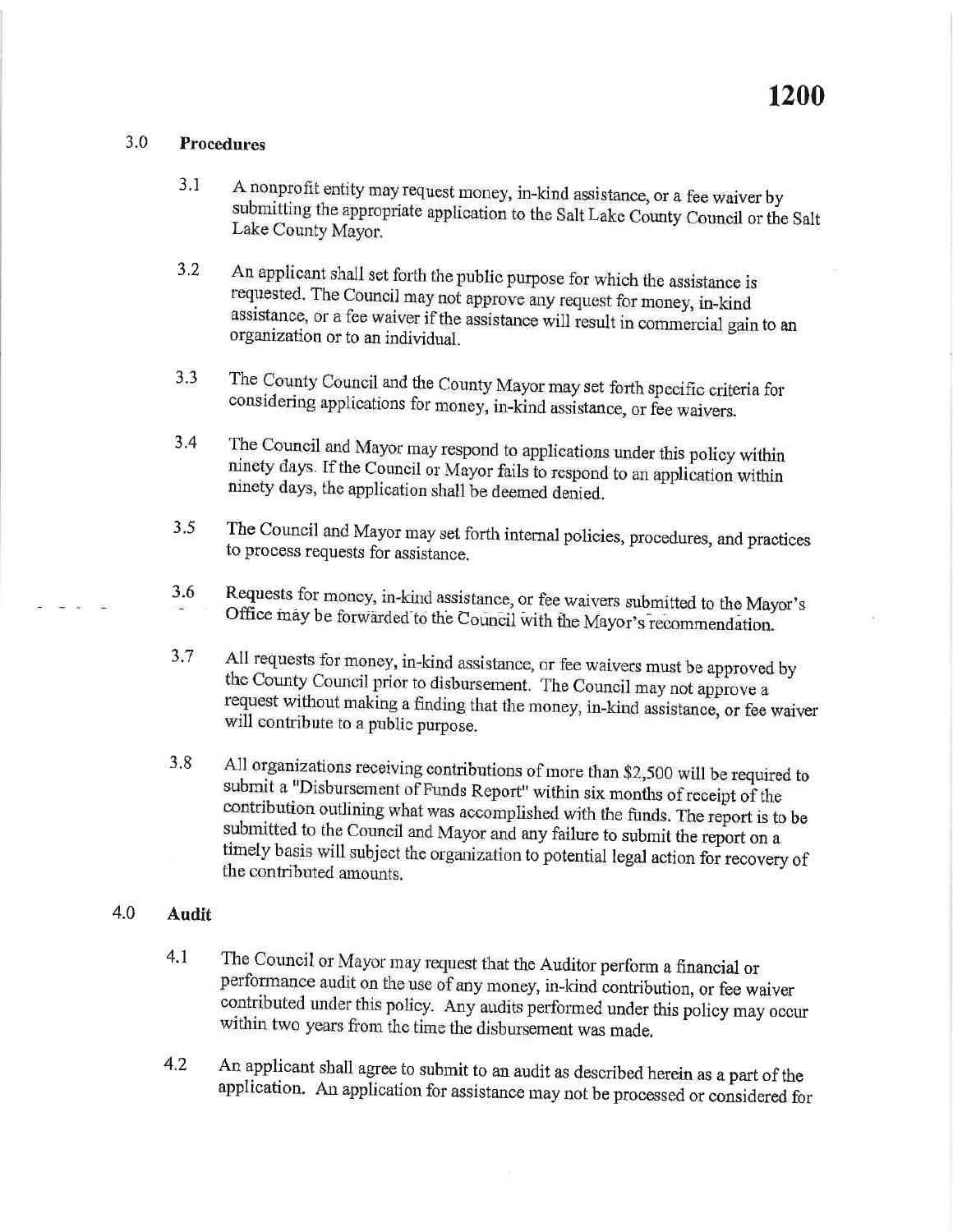approval unless the applicant agrees to submit to an audit as provided on the applicable application form.

#### $5.0$ **Budget Appropriations and Disbursement**

- Payment of money authorized under this policy shall be made by the Mayor's  $5.1$ Office of Financial Administration upon receipt of budget documents establishing that the Council has approved the request in the adopted budget or in a budget adjustment.
- $5.2$ Assistance requiring a contract may not be disbursed or provided until the contract has been approved as to form by the District Attorney's Office and entered into by Salt Lake County and the charitable organization.

APPROVED AND ADOPTED in Salt Lake City, Salt Lake County, Utah, this

day of  $\qquad \qquad$  , 2017.

 $\Omega$  . <br> <br> :  $\Omega$ 

 $\overline{\mathbb{R}^n}$ 

SALT LAKE COUNTY COUNCIL

 $\operatorname{By:}\nolimits$ Steve DeBry, Chair

ATTEST:

Sherrie Swensen Salt Lake County Clerk Date:

APPROVED AS TO FORM:

Rena Beckstead Deputy District Attorney Date:  $||-| - |$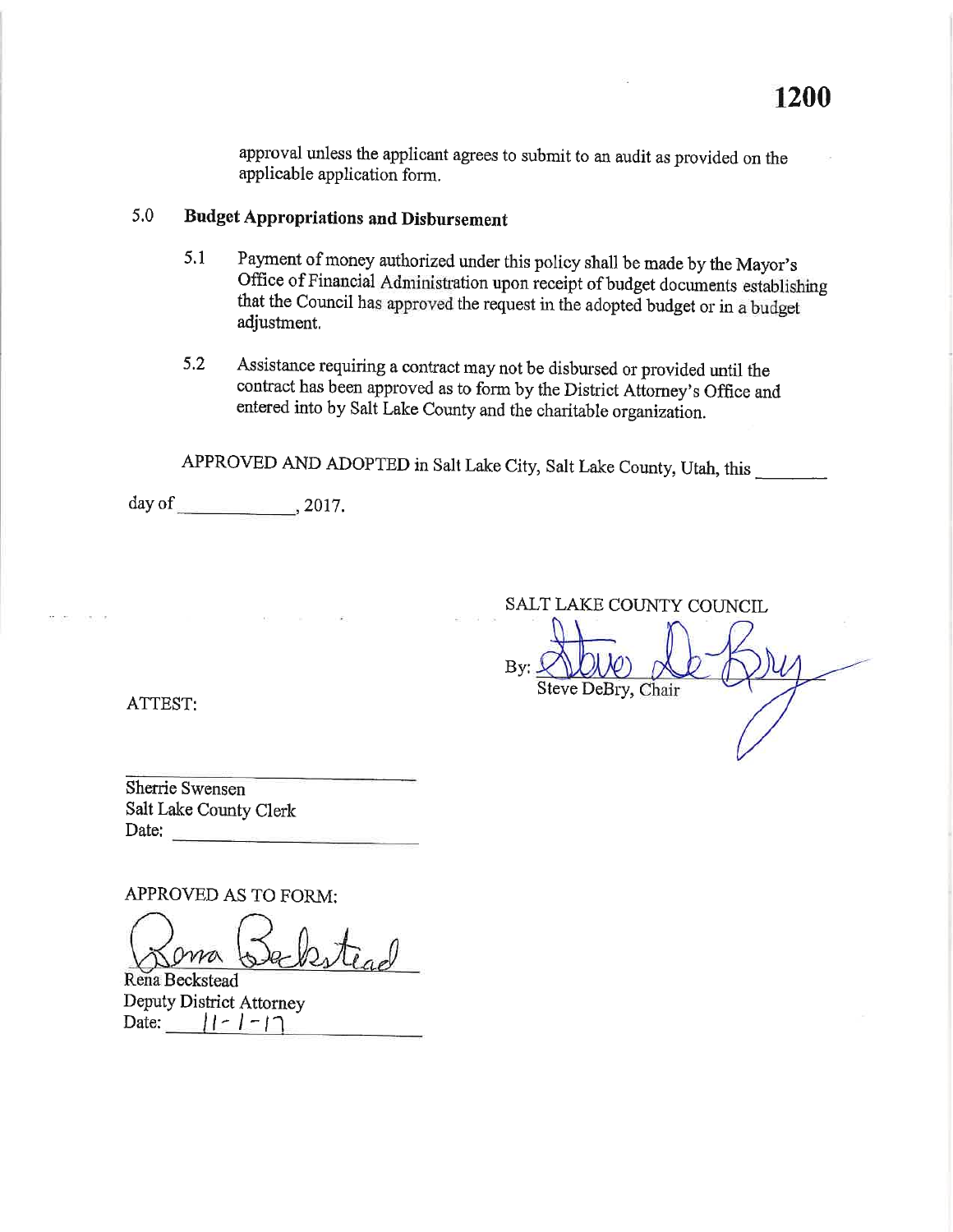

## **RECIPIENT ORGANIZATION'S DISBURSEMENT OF FUND REPORT**

**This report is REQUIRED for all contributions more than \$2,500.** 

**This report is to be filed with the Council and Mayor's Offices within six months of receipt of the money. If further contributions are desired, the report must be filed with the Council and Mayor by September 1st of each year.** 

| NAME OF ORGANIZATION: NAME OF ORGANIZATION:                                                                      |                                                                                  |  |
|------------------------------------------------------------------------------------------------------------------|----------------------------------------------------------------------------------|--|
|                                                                                                                  |                                                                                  |  |
|                                                                                                                  |                                                                                  |  |
|                                                                                                                  |                                                                                  |  |
|                                                                                                                  |                                                                                  |  |
|                                                                                                                  |                                                                                  |  |
|                                                                                                                  |                                                                                  |  |
| <b>DATE RECEIVED:</b>                                                                                            |                                                                                  |  |
| Please describe how the money was spent and how this funding contributed to the success of<br>your organization. | ,我们也不会有什么。""我们的人,我们也不会有什么?""我们的人,我们也不会有什么?""我们的人,我们也不会有什么?""我们的人,我们也不会有什么?""我们的人 |  |
|                                                                                                                  |                                                                                  |  |
|                                                                                                                  |                                                                                  |  |
|                                                                                                                  |                                                                                  |  |
|                                                                                                                  |                                                                                  |  |
| Dated this ____________ day of ________, _______. Recipient_____________________                                 |                                                                                  |  |
|                                                                                                                  |                                                                                  |  |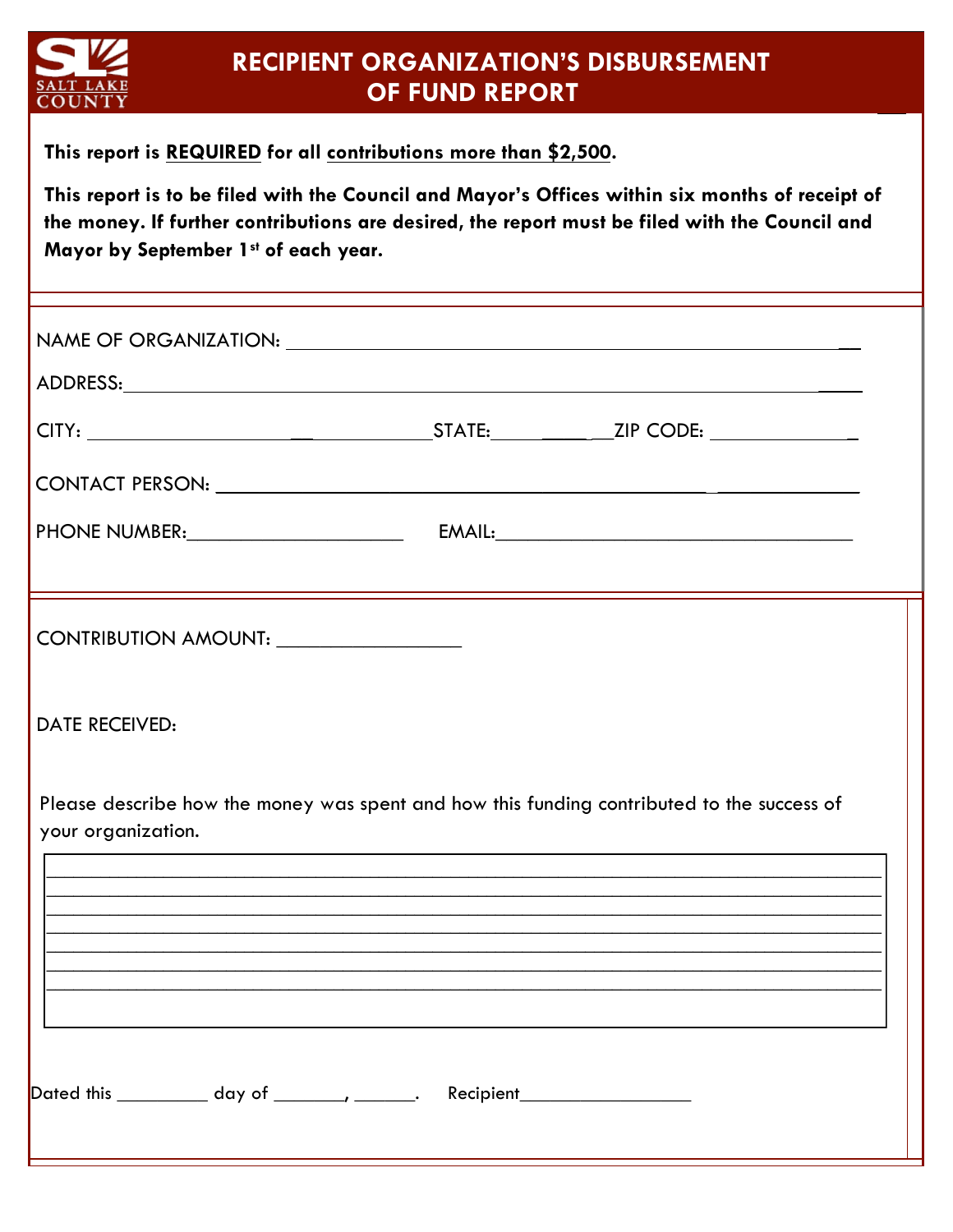

## **APPLICATION FOR CONTRIBUTION**

| ORGANIZATION OVERVIEW (which could include mission, history, and demographics served):                                                                                                                                                                                                                                                                                                                                                                                                                                                                                                                                                                                                                                                                                                                                                                                                                                                                                                                                                                                                               |
|------------------------------------------------------------------------------------------------------------------------------------------------------------------------------------------------------------------------------------------------------------------------------------------------------------------------------------------------------------------------------------------------------------------------------------------------------------------------------------------------------------------------------------------------------------------------------------------------------------------------------------------------------------------------------------------------------------------------------------------------------------------------------------------------------------------------------------------------------------------------------------------------------------------------------------------------------------------------------------------------------------------------------------------------------------------------------------------------------|
|                                                                                                                                                                                                                                                                                                                                                                                                                                                                                                                                                                                                                                                                                                                                                                                                                                                                                                                                                                                                                                                                                                      |
| TYPE OF REQUEST: Money   In-Kind<br>Have you previously requested money from SLCo?                                                                                                                                                                                                                                                                                                                                                                                                                                                                                                                                                                                                                                                                                                                                                                                                                                                                                                                                                                                                                   |
|                                                                                                                                                                                                                                                                                                                                                                                                                                                                                                                                                                                                                                                                                                                                                                                                                                                                                                                                                                                                                                                                                                      |
|                                                                                                                                                                                                                                                                                                                                                                                                                                                                                                                                                                                                                                                                                                                                                                                                                                                                                                                                                                                                                                                                                                      |
| What is the amount of your request? ____________                                                                                                                                                                                                                                                                                                                                                                                                                                                                                                                                                                                                                                                                                                                                                                                                                                                                                                                                                                                                                                                     |
| The amount you are requesting is $0.00\%$ of your annual agency budget.                                                                                                                                                                                                                                                                                                                                                                                                                                                                                                                                                                                                                                                                                                                                                                                                                                                                                                                                                                                                                              |
| What is the purpose of the money you are requesting?:                                                                                                                                                                                                                                                                                                                                                                                                                                                                                                                                                                                                                                                                                                                                                                                                                                                                                                                                                                                                                                                |
|                                                                                                                                                                                                                                                                                                                                                                                                                                                                                                                                                                                                                                                                                                                                                                                                                                                                                                                                                                                                                                                                                                      |
| <b>PLEASE ATTACH:</b>                                                                                                                                                                                                                                                                                                                                                                                                                                                                                                                                                                                                                                                                                                                                                                                                                                                                                                                                                                                                                                                                                |
| $\sqrt{C_{\text{opy of }501(c)(3)}}$<br>Copy of independent audit. If you do not have one, please enclose a copy of current financial statements.                                                                                                                                                                                                                                                                                                                                                                                                                                                                                                                                                                                                                                                                                                                                                                                                                                                                                                                                                    |
| You will be expected to report to the Salt Lake County Mayor on how the money was used and the success of the project.                                                                                                                                                                                                                                                                                                                                                                                                                                                                                                                                                                                                                                                                                                                                                                                                                                                                                                                                                                               |
| The undersigned hereby acknowledges that he or she has authority to bind the organization listed in the application. The<br>applicant accepts the following terms and conditions as a condition of receiving and using County funds or the waiver of<br>fees: County funds will be used solely for the purposes approved by the Mayor of Salt Lake County as applied for in this<br>application. Any expenditure for purposes other than those approved will require a return of the entire grant amount and<br>may disqualify the grantee from receiving any additional County funds. It is further understood that no grant fund will be<br>made available to any County officer of employee or in violation of the requirements of the Public Employees Ethics Act<br>(67-16-1 et seq.). No grant funds will be used for political or campaign purposes. As a further condition of the grant, all<br>County funds may be subject to an audit as required by Salt Lake County. The applicant is required to complete the<br>Disbursement of Funds Report Form for contributions more than \$2,500. |
| Dated this $\_\_\_\_\_$ day of $\_\_\_\_\_\_\_\$                                                                                                                                                                                                                                                                                                                                                                                                                                                                                                                                                                                                                                                                                                                                                                                                                                                                                                                                                                                                                                                     |